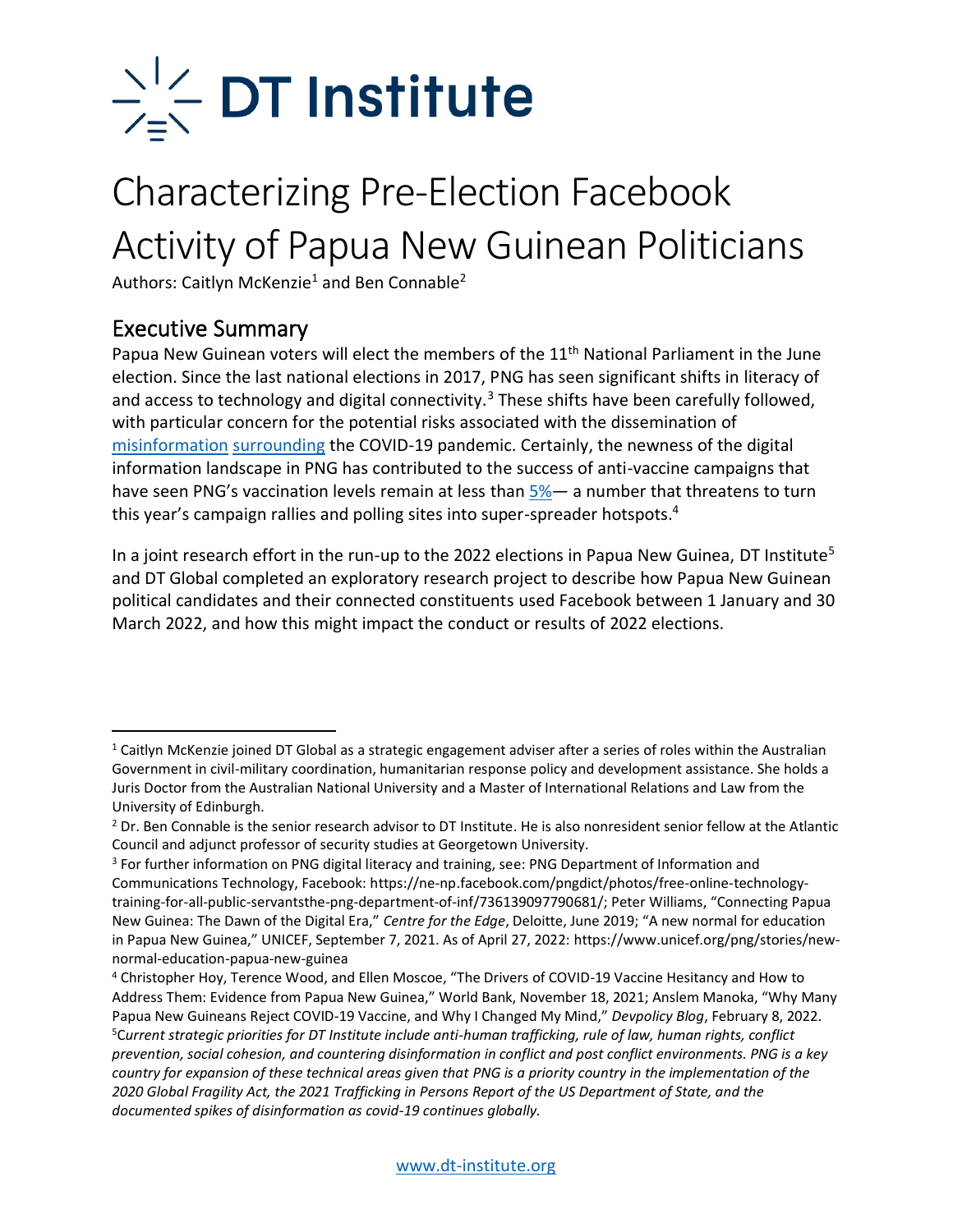We collected and analysed a small dataset from Facebook accounts, pages and groups associated with a focused subset of incumbent Papua New Guinean Members of Parliament  $(MPs).<sup>6</sup>$ 

We expected to see candidates and electors engaging on Facebook with increasing frequency in the lead up to the campaign period. We also expected to see, as is often seen in other democratic election processes, candidates make some statements on social media which were blatantly partisan and difficult to verify or fact check. We also expected to see some amount of misinformation or claims of questionable quality, similar to what might be present in other democratic election campaigns around the world.

We found that the incumbent candidates whose Facebook use we analysed demonstrated a marked divide in level and style of use of social media. Incumbents generally used dry, carefully worded press releases to announce infrastructure projects intended at least in part to demonstrate their ability to deliver capacity to their constituencies. Opponents like former Prime Minister Peter O'Neill took a more casual, personalized approach in order to connect with voters in the runup to the elections.

Contrary to our going-in expectations, we did not find substantive evidence of misinformation either by the politicians or by most of the commenters who responded to their posts. Nor did we find any substantive evidence that any of our nine selected politicians abused restrictions on paid advertising on their Facebook pages. We did, however, find troubling signs that fake and misleading pages created using these politicians' names have proliferated on Facebook in the runup to the elections.

#### What's changed since the 2017 General Election? What's different about 2022?

The information ecosystem in PNG is changing rapidly. National infrastructure and training programs—many supported by the international community—are accelerating digital access and digital literacy beyond key urban centres. Datareportal's detailed 2021 survey of PNG digital access showed an 8.3% year-on-year increase in mobile phone use, a 24.5% growth in internet use, and a 22.4% growth in active social media use by those with access to mobile phones or landline internet.<sup>7</sup> This same data showed a 137.2% increase in the average speed of Internet connections in PNG. Approximately one-third of all Facebook messenger users were female.

In 2022, Facebook dominates the social media landscape in PNG. According to a 2021 [survey](https://datareportal.com/reports/digital-2021-papua-new-guinea) by Datareportal, a remarkable 97% of the approximately 930,000 mobile phone users in PNG approximately  $1/7<sup>th</sup>$  of the total population—are active on Facebook. By comparison, LinkedIn

<sup>6</sup> For more on the PNG Parliament, see: National Parliament of Papua New Guinea, official website. As of April 27, 2022: http://www.parliament.gov.pg/about/parliament

<sup>7</sup> Datareportal, Digital 2021 Papua New Guinea. As of April 27, 2022: https://datareportal.com/reports/digital-2021-papua-new-guinea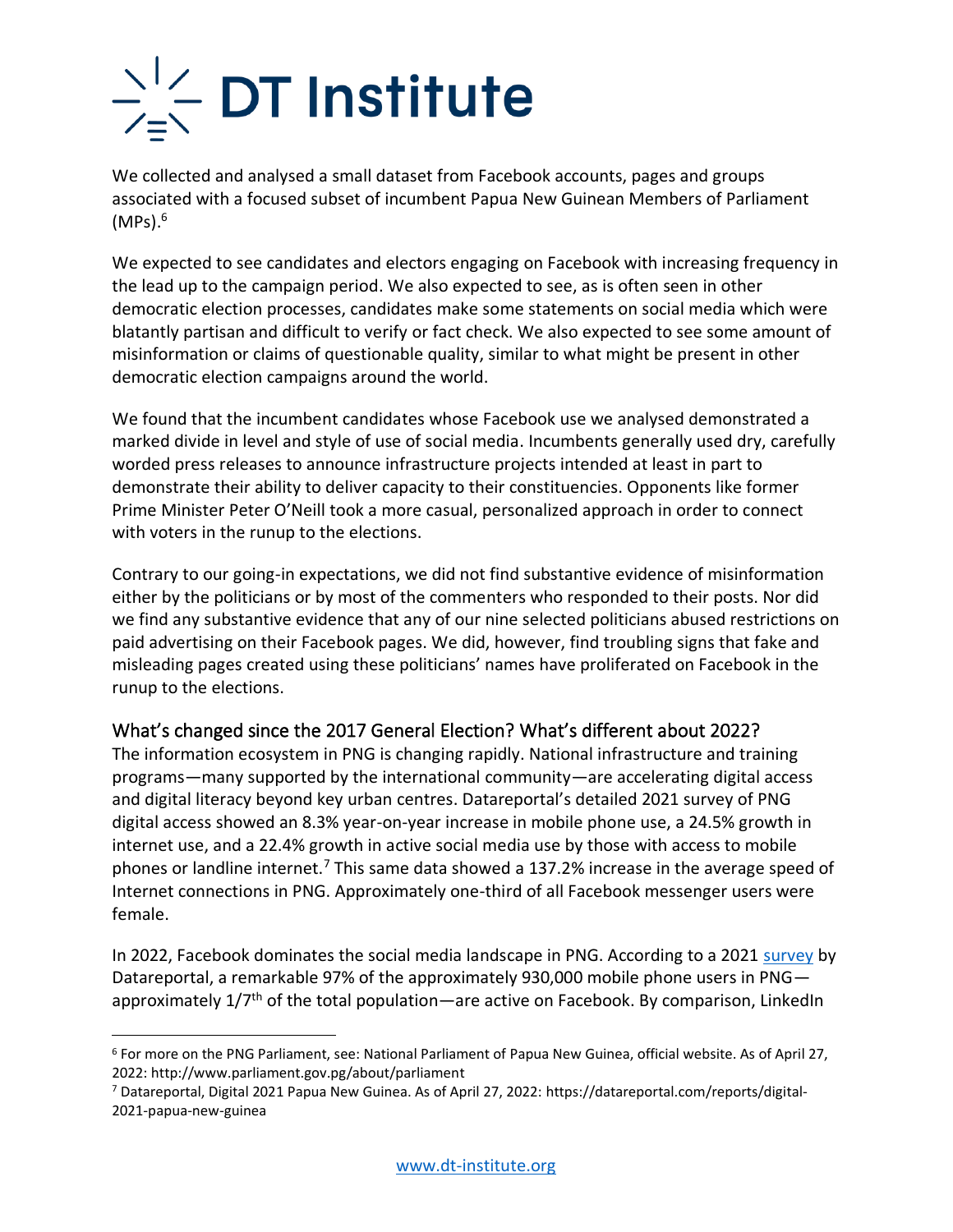had 23% penetration and Instagram and Twitter were used by a negligible 7% and 1% (respectively) of all social media users.

Analysis by the International Cyber Policy Centre of [Twitter's Information Operations Archive](https://transparency.twitter.com/en/reports/information-operations.html), which was released for public analysis in October 2018, estimates that cyber and information operations (Cyber OPS and INFO OPS) became "mainstream" by 2019 – use of cyber and INFO OPS to target elections and other major events increased significantly in both in frequency and scale between 2015 and 2021.<sup>8</sup> This global trend makes digitally developing nations more vulnerable to electoral interference and manipulation than at any time in history.

Papua New Guinea has ambitious goals to improve living standards, equity of opportunity, peace and good governance.<sup>9</sup> Understanding how digital connectivity and social media uptake and behaviours might impact democratic processes supports better understanding of PNG's journey to a culture of strengthened democratic governance. The health of the information ecosystem – an independent, accessible and professional media sector, robust evidence based political debate and broad-based community engagement – forms an essential part of this picture.

The general presence of misinformation about candidates and government policies may play a role in these elections. If left unreported and unchallenged, misinformation may undermine currently fragile perceptions of electoral legitimacy and make the transition between the  $10<sup>th</sup>$ and 11<sup>th</sup> parliaments difficult, disrupting relationships with international partners and subnational service providers.

We know that historically, election campaigns in PNG have been in part fought using an uptick in disbursement and publicity around local district investments in attempts to shore up local support for incumbents,<sup>10</sup> prompting the country's Ombudsman [to freeze those funds](https://twitter.com/BelindaKora1/status/1518735141300244480) ahead of this ballot. Candidates challenging incumbents (there are also seven new districts in the 2022 election without incumbent candidates) are now working to build constituencies in what has traditionally been a volatile, [high-turnover](https://www.lowyinstitute.org/the-interpreter/png-s-2022-election-takes-shape) ballot.

[https://www.aspi.org.au/report/understanding\_global\_disinformation\_information\_operations]

<sup>8</sup> Niblock, Wallis and Zhang (2022) *Understanding Global Disinformation and Information Operations*, International Cyber Policy Centre (Australian Strategic Policy Institute)

<sup>9</sup> Various plans and accords spell out both national and international plans for development in PNG. See, for example: Papua New Guinea Vision 2050, National Strategic Plan Taskforce, The Independent State of Papua New Guinea. As of April 27, 2022: https://sustainabledevelopment.un.org; Alotau Accord II, August 1, 2017. As of April 27, 2022: https://www.ccda.gov.pg/sites/default/files/documents/Alotau%20Accord%20II.pdf; Stephanie Copus Campbell, "The PNG-Australia Development Partnership," *Australian Strategic Policy Institute*, June 2019. As of April 27, 2022: https://ad-aspi.s3.ap-southeast-2.amazonaws.com/2019-

<sup>05/</sup>SI%20137%20PNG%20Aus%20development%20partnership.pdf?VersionId=2FNv4ZoNZ5Gv8Wwd9ZsZv6\_8N6B qMbgA

<sup>10</sup> See Laveil, M. and Wood, T. on SSRN https://papers.ssrn.com/sol3/papers.cfm?abstract\_id=4059724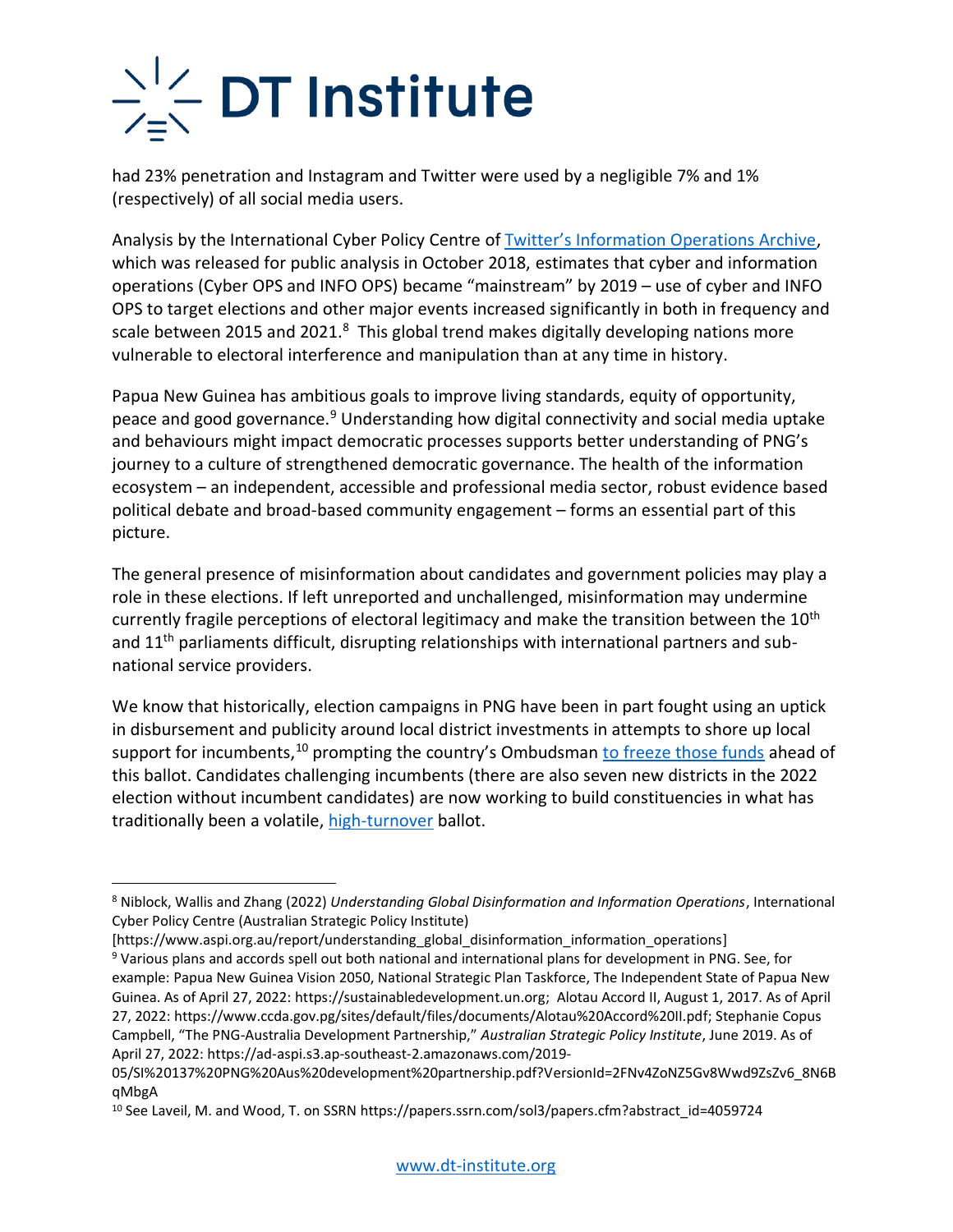

### Pilot Study: Methodology

Given the significant structural shifts in the information landscape since the last time elections took place in Papua New Guinea, we wanted to better understand how the online information landscape might be changing wider information flow patterns in PNG. To get an initial picture of these changes, our exploratory research sought to characterize the social media use of key politicians seeking office in the 2022 elections. We initially set out to identify and characterize misinformation, identify prospective misuse of paid advertising as part of official campaigns, and look for indications of how Facebook publishing might be influencing voters.

Our research questions were: (1) To what extent are prominent politicians generating or participating in disseminating misinformation on Facebook?; and (2) To what extent are prominent politicians abusing paid advertising to deliver pre-election messages?

Given Facebook's de facto domination of the social media landscape in PNG, and the heavy reliance on mobile phones for election information, we centred our research on the Facebook accounts and pages associated with our selected politicians. Throughout this paper, 'Accounts' refers to 'people' as the term is used on Facebook who have a ['profile'](https://www.facebook.com/help/396528481579093/?helpref=hc_fnav), and pages refers to the Page function on Facebook, where people can like or follow a Page to get updates from businesses, organisations and public figures.



#### Selecting Politicians

Our resourcing for this research allowed capacity to analyse nine selected politicians: James Marape, Peter O'Neill, Belden Namah, Bryan Kramer, Joseph Lelang, Powes Parkop, John Rosso, Ginson Saonu, and Joe Sungi.

| <b>Candidate</b>    | <b>Province</b>          | Electorate      | Position – reason for inclusion    |
|---------------------|--------------------------|-----------------|------------------------------------|
| <b>KRAMER Bryan</b> | Madang                   | Madang Open     | Urban and rural province           |
| LELANG Joseph       | West New Britain         | Kandrian-       | Remote island province             |
|                     |                          | Gloucester Open |                                    |
| <b>MARAPE James</b> | Hela                     | Tari-Pori Open  | <b>Prime Minister</b>              |
| NAMAH Belden        | Sandaun                  | Vanimo-Green    | Leader of the Opposition           |
| O'NEILL Peter       | Southern                 | Ialibu-Pangia   | <b>Alternative Prime Minister</b>  |
|                     | <b>Highland Province</b> | Open            |                                    |
| ROSSO John          | Morobe                   | Lae Open        | Remote province                    |
| <b>SAONU Ginson</b> | Morobe                   | Morobe          | Governor of the province with the  |
|                     |                          | Provincial      | second largest city, Lae.          |
| <b>SUNGI Joe</b>    | Sandaun (West            | Nuku Open       | Rural and remote highland province |
|                     | Sepik)                   |                 |                                    |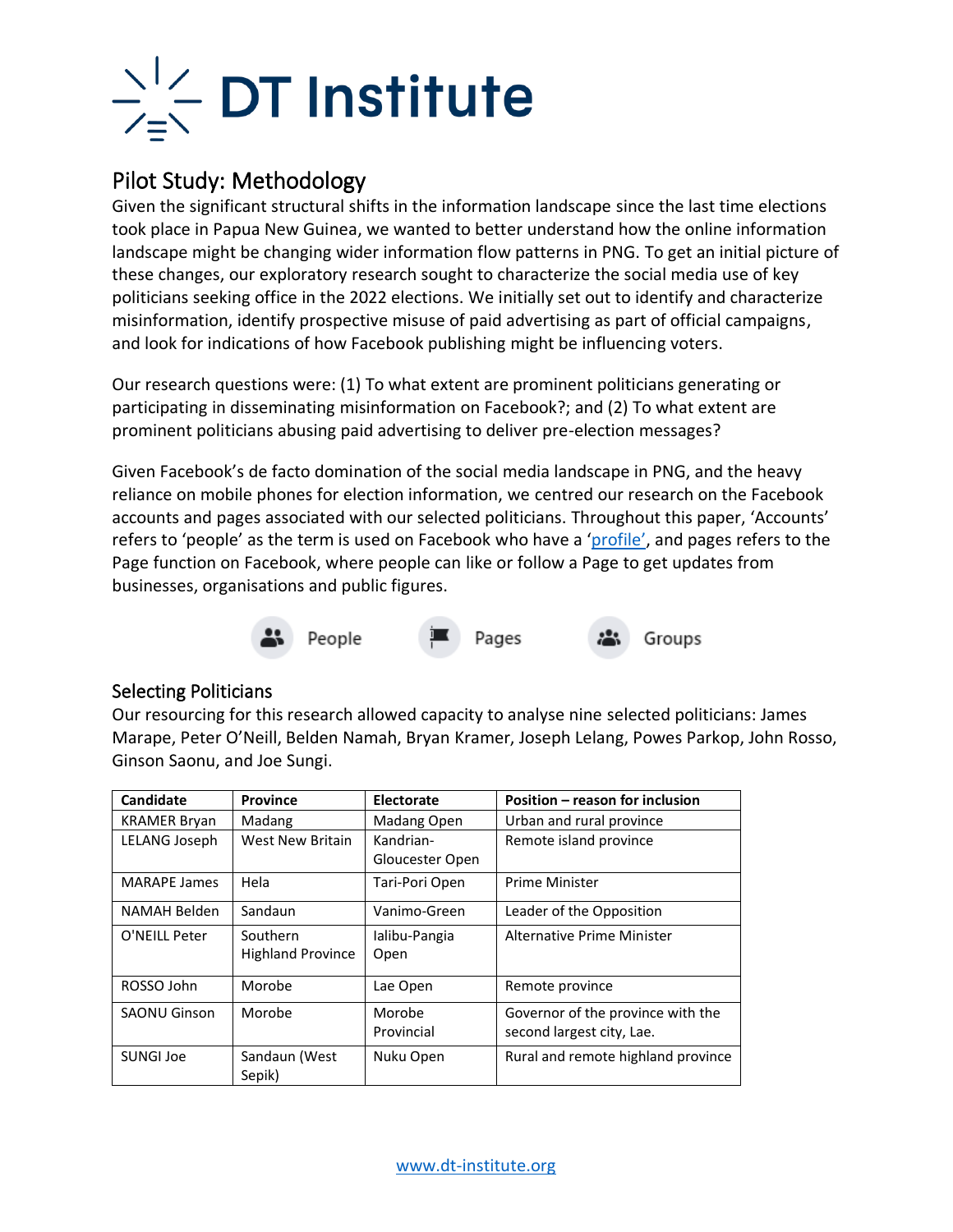

| <b>PARKOP Powes</b> | <b>National Capital</b> | <b>National Capital</b> | Governor of the district with the |
|---------------------|-------------------------|-------------------------|-----------------------------------|
|                     | <b>District</b>         | District Provincial     | largest city (and capital), Port  |
|                     |                         |                         | Moresby                           |

We chose to include only incumbent MPs, given that the nomination period for the 2022 election had not yet opened and we wanted to focus resources on actors who were likely to have established online followings, a factor less likely with challenging candidates. We sought a mix of urban and rural electorates, as well as of party leaders more nationally focussed and politicians with a local emphasis. The 2017 General Election yielded no women Members of Parliament,<sup>11</sup> meaning that our focus on incumbent MPs precluded any women from our sample. The likely impacts of this lack of diversity will be discussed throughout the results analysis.

While not a scientifically random sample from the expansive 2022 candidate list, this selection does allow us to provide a window into social media use by some of the most prominent candidates.

#### Finding and Authenticating Facebook Pages and Accounts

In order to find and authenticate Accounts and Pages, we conducted searches for candidates' names and the names of their electorates. We then collected the resulting URLs and assessed them for indications of authenticity, like the presence and quality of a profile picture, posting activity which reflected the expected agenda and activities of the individual, and absence of suspicious content like offers of money or products. We have used the term *authentic* to mean controlled by the person represented or their agent. We then made an indication of how likely the page or account was to be authentic, and authentic channels were added to the database.

| <b>Channel</b>               | Page 1    | Page 2                 | Account          |
|------------------------------|-----------|------------------------|------------------|
| <b>Followers/Friends</b>     | 22979     |                        | 4022 not visible |
| Authenticity confidence high |           | <b>Medium</b>          | high             |
| Date created                 | 4/09/2020 | 23/07/2022 not visible |                  |

Six of these nine nationally prominent figures appeared to be active on Facebook in the selected dates of our study, January 1, 2022, through April 15, 2022. One of the nine, Belden Namah, was associated with pages that we could not effectively authenticate or discount.

Joseph Lelang and Joe Sungi were both absent from the platform. Bryan Kramer had four channels, two of which were active during our sample period but which posted identical content. One of the inactive channels was active through 2021, prior to our sample period, on

<sup>&</sup>lt;sup>11</sup> This makes Papua New guinea one of only 4 handful of countries in the world to have no women legislators. Other countries are the Federated States of Micronesia, Vanuatu and Yemen. See World Bank, "Proportion of seats held by women in national parliaments (%)" World Bank Open Data

<sup>(</sup>https://data.worldbank.org/indicator/SG.GEN.PARL.ZS?most\_recent\_value\_desc=false).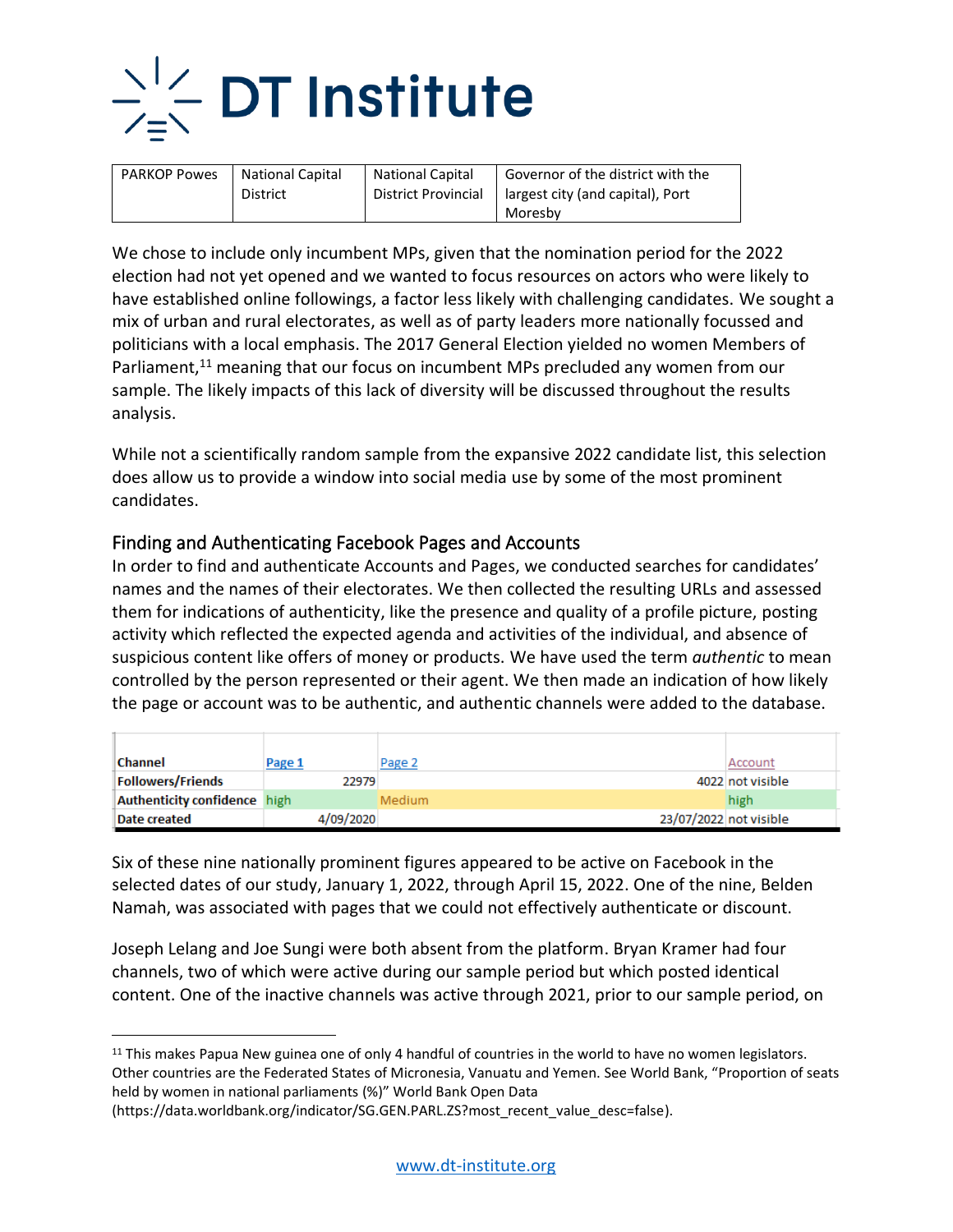page called *The Kramer Report*. He then appeared to have shifted to a more formal and less controversial site in 2022, *Madang Open MP*, with a matching Account by the same name with identical posts - eight relatively anodyne press release posts. *The Kramer Report* was removed from Facebook during our study period and is no longer visible.

Prime Minister Marape has four pages, two of which were active: two personal, one verified page for the Department of Prime Minister & NEC and one page with the URL "PNGPRIMEMINISTER" (unverified). The Departmental page was the only verified channel within our sample.

We found 3 accounts and 2 pages for Belden Namah which offered varying levels of confidence in their authenticity. Several pages claiming to represent Belden Namah existed but provided no active content in 2022. His PNG party site (PNGPARTYBELDEN) had prolific content and over 14,000 followers, but its last post was in October 2019. A newer page (pngparty) was active but presents itself as a whole-of-party outlet and so was not included in our sample of candidate channels. Of the five included channels, only three were active, with between 1 and 6 posts in our study period. One of these channels changed its display name from "Belden Nama" to Kings Marn during the study period, which appeared to be an attempt to make the account less visible.

Powes Parkop and John Rosso were each active on a centralised page, and with one personal account each. Rosso posted extensively on his Lae Open account focused on his local constituency. Ginson Saonu had five visible channels, one of which had visible recent activity.

Absence of these two prominent politicians—Lelang and Sungi—from Facebook constitutes one of the findings from our research, and it generates a series of follow-on questions for further analysis. Were these professional politicians simply failing to take advantage of a direct conduit to their constituents, or were they absent for other reasons? If they are not using Facebook to communicate with voters, what other means are they using to transmit political messaging? Or were Lelang and Sungi uninterested in Facebook because they did not believe it generated results in their constituencies?

Together, Marape, O'Neill, Kramer, Parkop, and Rosso had 12 active accounts that we could reasonably attribute to them or to their staffs.

#### Data collection

With our search narrowed to six politicians and 12 Facebook pages, we recorded and coded all posts between January 1, 2022, and April 25, 2022. This process netted a total of 148 posts. We copied the text and engagement numbers of each post into an Excel spreadsheet to preserve the content of these pre-electoral messages for future analysis. We characterized each post by identifying its originating site, and the number of reactions, comments, and shares it garnered to help us understand relative impact and influence. We also read through all the comments for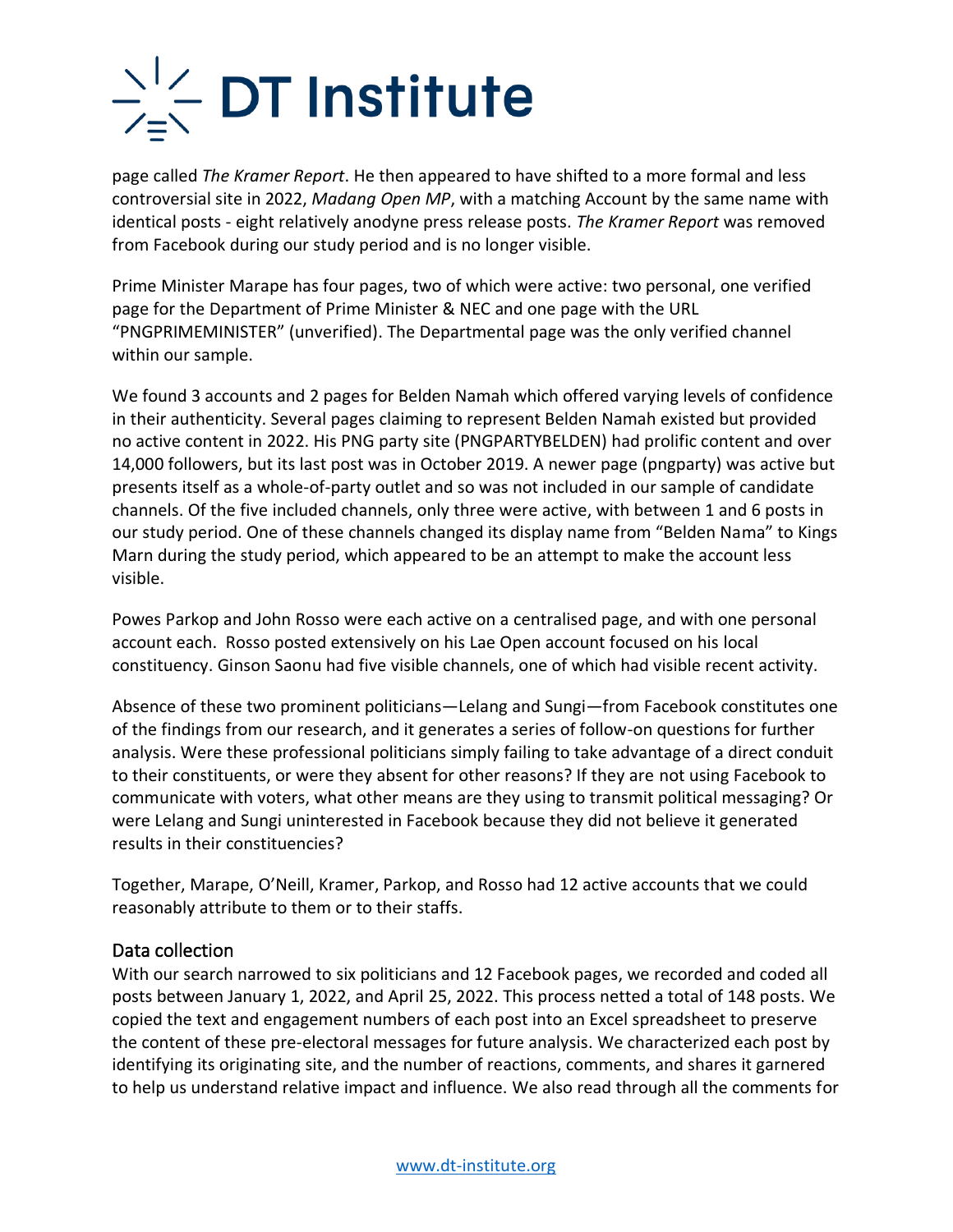# $\sum_{i=1}^{n}$  DT Institute

each post to get a sense of the reactions and discourse generated by politicians' activities on Facebook. This was a substantial undertaking given the sheer number of comments for O'Neill and Kramer; both often generated several hundred comments per post.

Once each post was recorded, we coded posts for four characteristics. First, we coded for content. This categorization helped us understand candidates' focus, and to compare approaches between politicians who were in environments competing for clientelist attention and support. We built the categories inductively as they appeared, leading us to code for infrastructure, jobs, finance and corruption, sport, legal, cultural, political, and health, with an "other" catchall for remaining, infrequent, or idiosyncratic topics. Next, we applied three binary codes: Was the post focused on local or national issues? Was it delivered in the form of a press release or something less formal? And did the post contain anything that could be construed as purposeful misinformation?

Finally, we analysed the results of the coding process. While we focused on the content of the posts, looking for misinformation related to COVID-19 or the elections, we also paid close attention to the various styles applied by different politicians, and to changes in the types of posts and reactions received over time.

### Analysis: Authentic Data

Facebook's stake in the information environment has been contentious in PNG. The Papua New Guinean government banned Facebook for a month in [2018](https://www.theguardian.com/world/2018/may/29/papua-new-guinea-facebook-ban-study-fake-users) while it hoped to address issues with misinformation, and the government considered a [second,](https://www.theguardian.com/world/2019/may/16/png-government-may-restrict-facebook-as-pm-faces-no-confidence-motion) albeit more controversial ban in 2019 while then Prime Minister Peter O'Neill faced a no-confidence vote. In both cases, politicians and other critics argued that Facebook was inadequately policing fake accounts and misleading posts. Former Prime Minister Peter O'Neill—one of the subjects of our research called Facebook "[fake news](https://www.thenational.com.pg/the-fake-news-blame-game/)," though he continues to use the service prolifically through 2022.

#### Pre-Election Facebook Post Characterization

Our data collection resulted in the characterization of 148 Facebook posts by six PNG politicians made on 12 pages between January 1 and April 15, 2022. What we did not see in these posts was perhaps most remarkable. Our effort to code for the binary presence or absence of misinformation generated an overarching binary result: Not one appeared to contain obvious misinformation or efforts to deceive the public. In fact, even the most politically focused messages were generally level, bland, and unlikely to mislead.

Our analysis revealed a contrast to between the 2021 and early 2022 information environments in PNG. In our 2022 sample period, we found no evidence of COVID-19 misinformation in the politicians' posts, nor did we find substantive misinformation about the virus or vaccines in the thousands of comments accompanying the posts.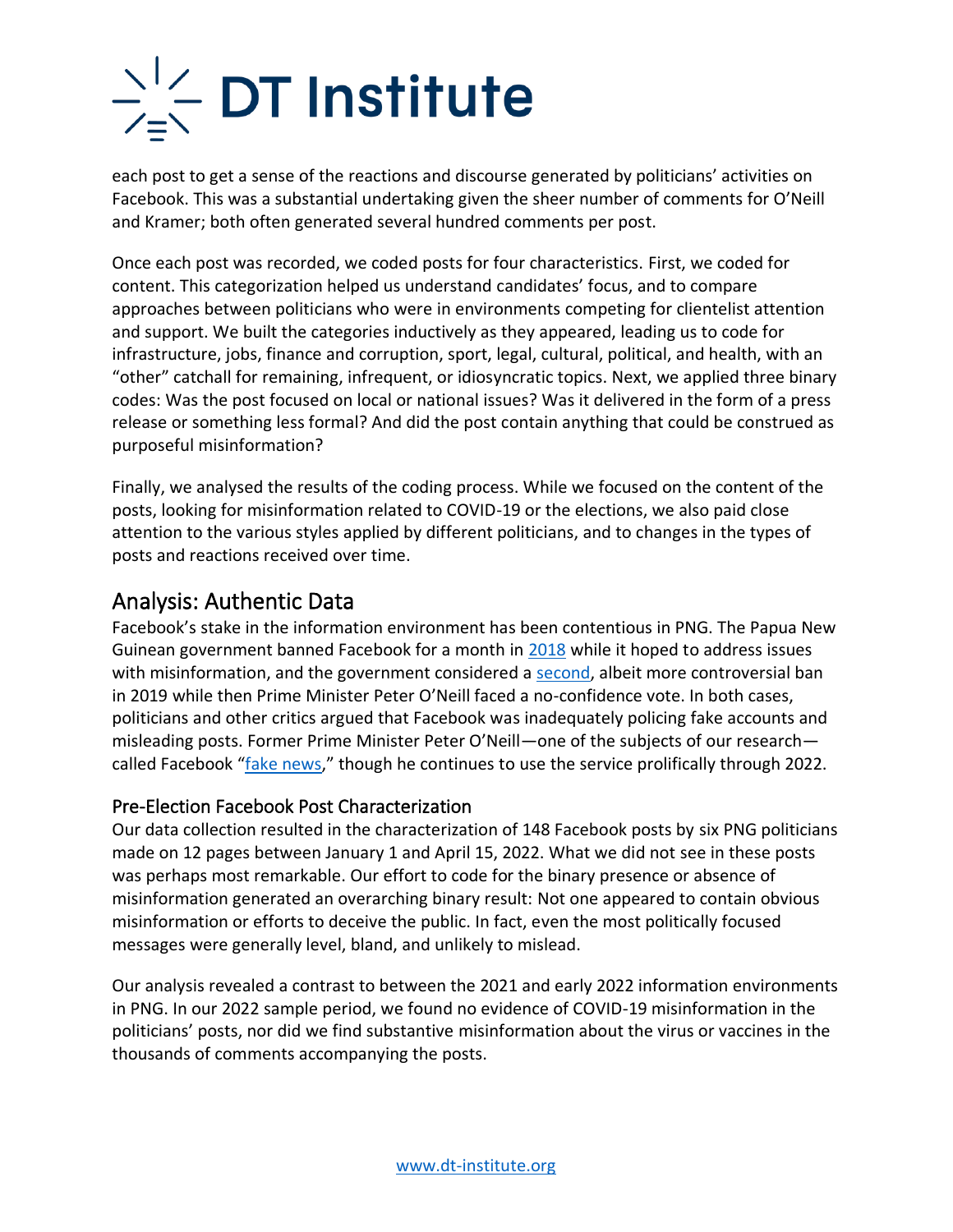# $\sum_{i=1}^{n}$  DT Institute

#### Increased moderation or a crackdown on dissent?

It also appeared that as the election approached, discourse on candidates' pages was more heavily moderated, with less dissent in the discourse surrounding posts after the New Year. Our less formal review of pre-2022 Facebook activity by the same politicians revealed a somewhat more raucous and disingenuous discourse in the comments. Comments in the early 2022 posts were either laudatory or, at most, mildly acerbic.

From January through late March, 2022, the generally positive comments in response to O'Neill's posts were interlaced with critical comments. After late March, critical commentary effectively disappeared while even more obsequious comments proliferated.

For example, in response to a March 11, 2022, post by Peter O'Neill, two of the 106 commenters wrote "The best prime minister ever," and "King of infrastructure. The brilliant strategist and leader of the people…" A typical negative comment to O'Neill's February 9th post on rising unemployment and cost of living stated "Please tell us the solution to the mess you created when you were PM." Many negative comments were substantive, thoughtful, and would be read as genuine political discourse rather than inflammatory or aggressive. It is also likely that the bland nature of the politicians' posts generated equally mundane or, in some cases, polite and thoughtful questioning.

#### Who is staying on message?

Of the 127 posts we could confidently code as *press release yes/no?*, 70% were either labelled as press releases or appeared to be press releases written by staffers and posted to Facebook. Very few posts were shorter, social media-style content or in any kind of personable voice. In global press release format, most posts reported without embellishment on infrastructure developments, jobs programs, and forthcoming political events. Most of the freestyle, informal posts contained brief and generally insubstantial mentions of constituent visits, cultural engagements, or sporting events.

There was a clear difference in style between current PM Marape and former PM O'Neill. Prime Minister Marape's Facebook posts consisted almost entirely of formal press releases (~98%), while O'Neill's posts were entirely informal (100%). This is unsurprising given Marape's position and resources, and it is consistent with a general incumbent-challenger dynamic. At least on Facebook, O'Neill's informal, man-of-the-people style generated more interest and positive feedback (as counted in followers, likes, and comments) than Marape's colder, more formal style.

Marape and O'Neill also differed in their focus on subject matter. Consistent with most of our sample, Marape emphasized infrastructure projects and clientelist benevolence, leveraging the power of his office to ensure citizens were aware of the many pre-election investments being made across the country. O'Neill, a stand-out, focused on cultural issues, trumpeting engagements with constituents and local leaders in public events.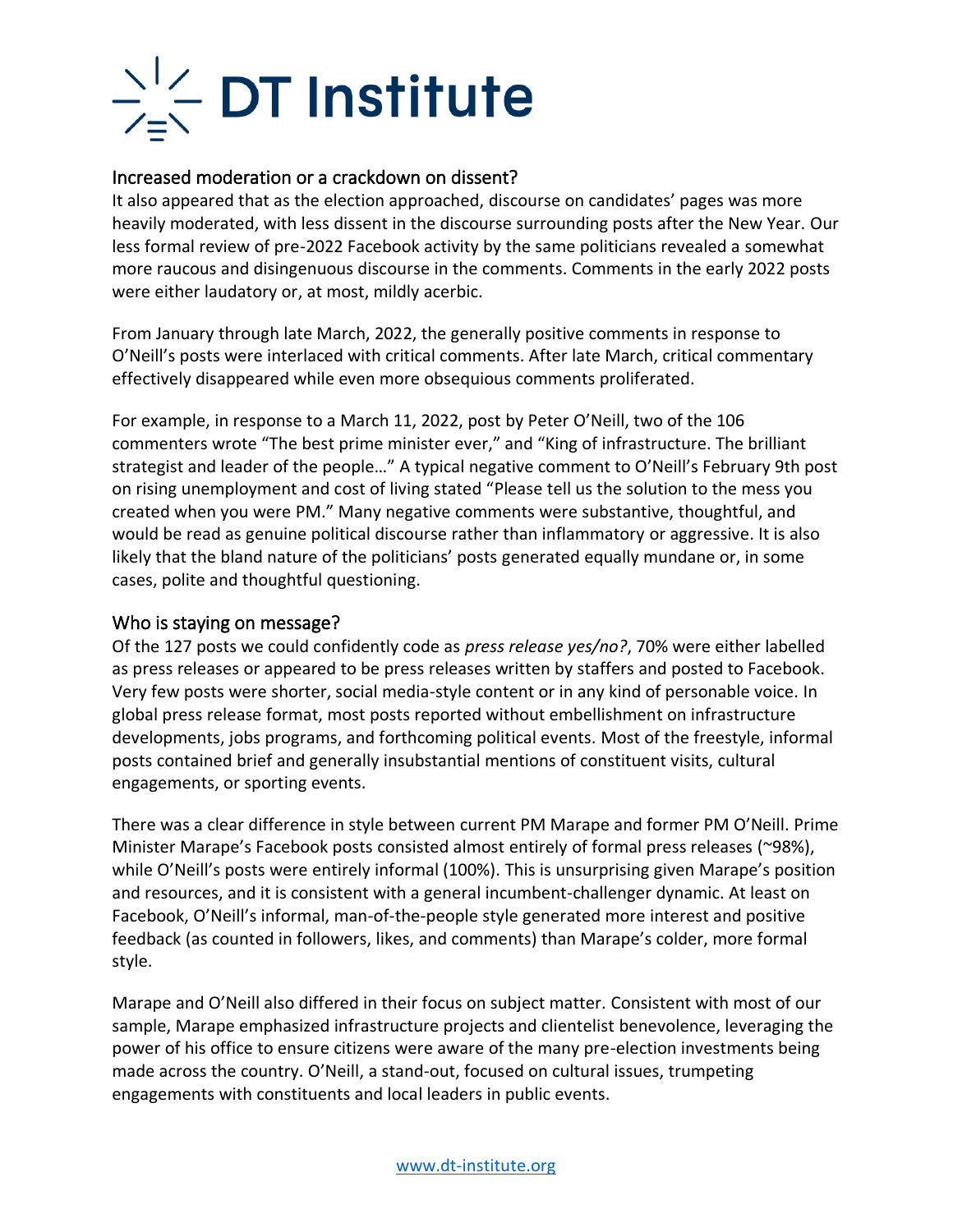Infrastructure project announcements and cultural engagements predominated across all coded posts for all six politicians. Out of a total of 148 posts, 40 centred on infrastructure and 36 centred on cultural events (e.g., local traditional dance performances or celebrations), with the remaining posts spread across political, financial,



*Figure 1 Posts coded by theme*

legal, sports, health, and jobs announcements or commentary (see **Error! Reference source not found.**). Posts coded as *other* were typically statements of condolence in the wake of a prominent death.

#### Staying local

Lastly, we coded each post for national or local focus. Were the politicians addressing a broad audience across PNG, or were they targeting constituents in a specific area? Of the 127 posts we were able to code for *local or national?*, there was an effectively even split with 55% of posts focused on local issues and 45% focused on national issues. Prime Minister Marape was unsurprisingly focused on national issues (82%) while former PM O'Neill focused more (71%) on various local constituent issues. John Rosso, our most active provincial MP, spent 81% of posts



*Figure 2 Posts by local or national focus*

Trends in the authentic data

focussing on local issues, largely infrastructure.

Papua New Guinea's elections are famously fought on highly localised issues, so this predominance of local issues in candidates' online engagement is unsurprising. However, the presence of national issues in every candidate's posts since the start of 2022, and the evenness of the local-national split could point to a shift towards a national agenda for voters and for future MPs.

Given Facebook's clouded history in PNG and the nation's substantive challenges with vaccine hesitancy, we undertook this project looking for and expecting to find misinformation about COVID-19 and a variety of election-related smear campaigns. What we found in this relatively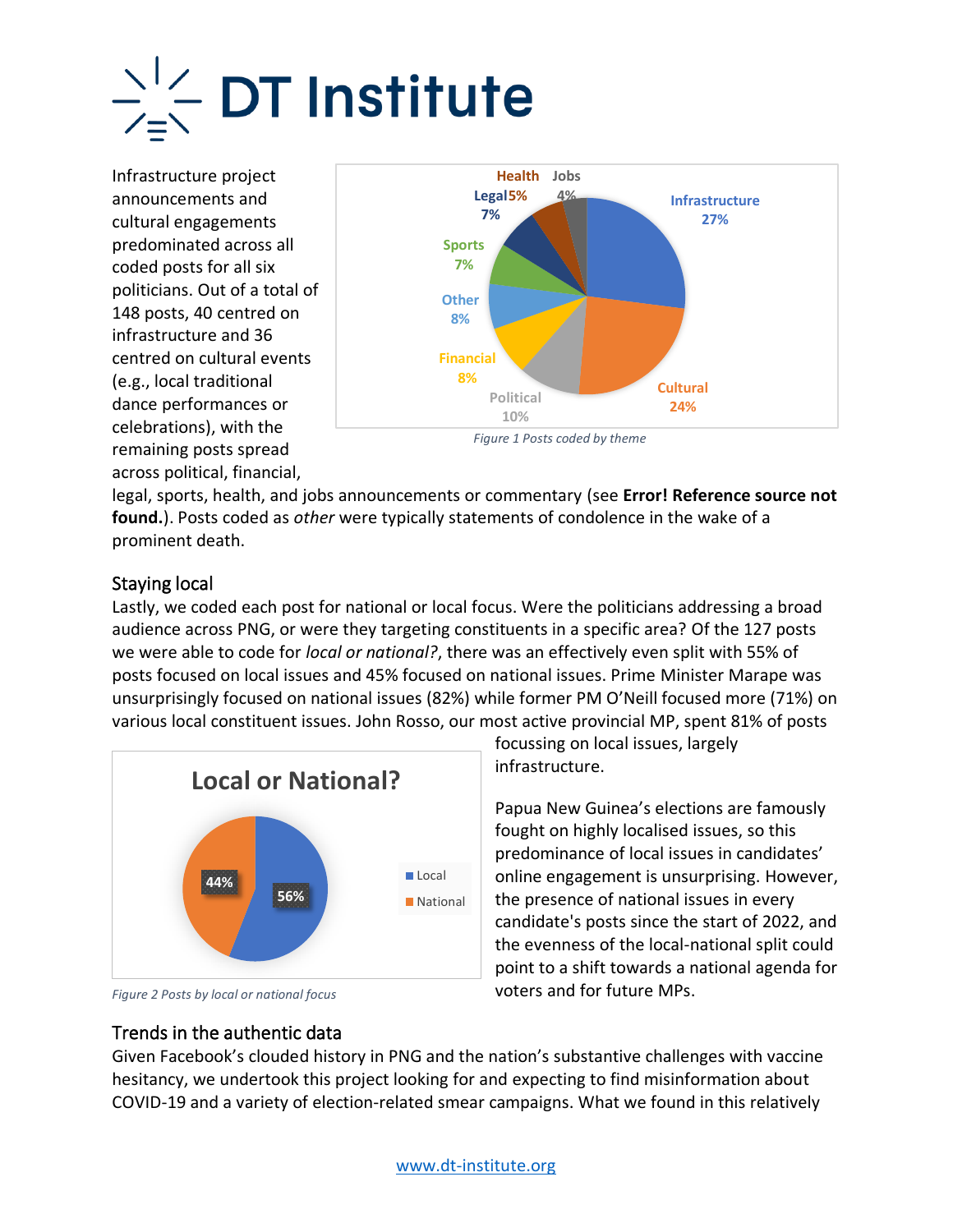limited was plain fact-driven reporting, press-release quotes, and generic social media activity met by mostly cordial discourse.

A few of the thousands of comments embedded in these 12 Facebook pages hinted at the more concerning phenomenon we observed during our initial page screening. Wedged between plaudits and barbs we found what appeared to be organised attempts to create fake profiles for candidate, and links to financial scams targeting local communities in Papua New Guinea. Probable scammers and others seeking to build off PNG politicians' names have created a number of accounts that appear to violate Facebook's terms of service.

### Suspicious accounts and Fake Pages

In addition to the attributable accounts described above, we identified a number of accounts we determined to be suspicious and likely inauthentic. We did not set out to investigate the prevalence of potentially malign foreign interference in the Papua New Guinean election. However, in the process of trying to identify candidates' Facebook channels, the number of inauthentic channels present was overwhelming, making our core objective of analysing candidates (real) online activities difficult.

We know that the rapid shifts in recent decades in the information ecosystem in Papua New Guinea are redefining opportunities for foreign actors to interfere in Papua New Guinean affairs including by undermining stability and democratic processes. It is on the public record that the Australian Intelligence community and its international partners have turned attention towards foreign interference in neighbouring Pacific Island Countries (PICs). The Australian Government has publicly stated that the level of foreign interference "into Fiji or Samoa or PNG is at a record [level](https://www.4bc.com.au/chinas-unprecedented-interference-in-pacific-islands-sees-five-eyes-strengthened/)".<sup>12</sup> However, unlike other key focal points of global strategic competition, the extent of foreign interference in the information landscape in the Pacific remains largely unknown due to limited number of local digital forensics and OSINT (open-source intelligence) practitioners.

Given these trends, the proliferation of inauthentic or suspicious channels we found during our search was concerning. As the scale of the problem became apparent, we adjusted our methodology to start recording suspicious channels as they were identified in searches. Accounts deemed suspicious had a positive claim to belong to the candidate. A channel with only the same name as a candidate was not per se deemed to be suspicious. A channel with a photograph clearly showing the name and an image of the candidate, though with no visible activity, was deemed to be suspicious. Other indications included things like profile fields locating the account in PNG or West Papua, a number of friends or followers who would reasonably be expected to have an interest in PNG politics (Papua New Guinean Nationals), or references to PNG in posted content.

<sup>&</sup>lt;sup>12</sup> Dutton, Peter. China's unprecedented interference in Pacific Islands sees Five Eyes strengthened Ray Hadley. Brisbane: Nine Radio, 3 June 2021. Radio.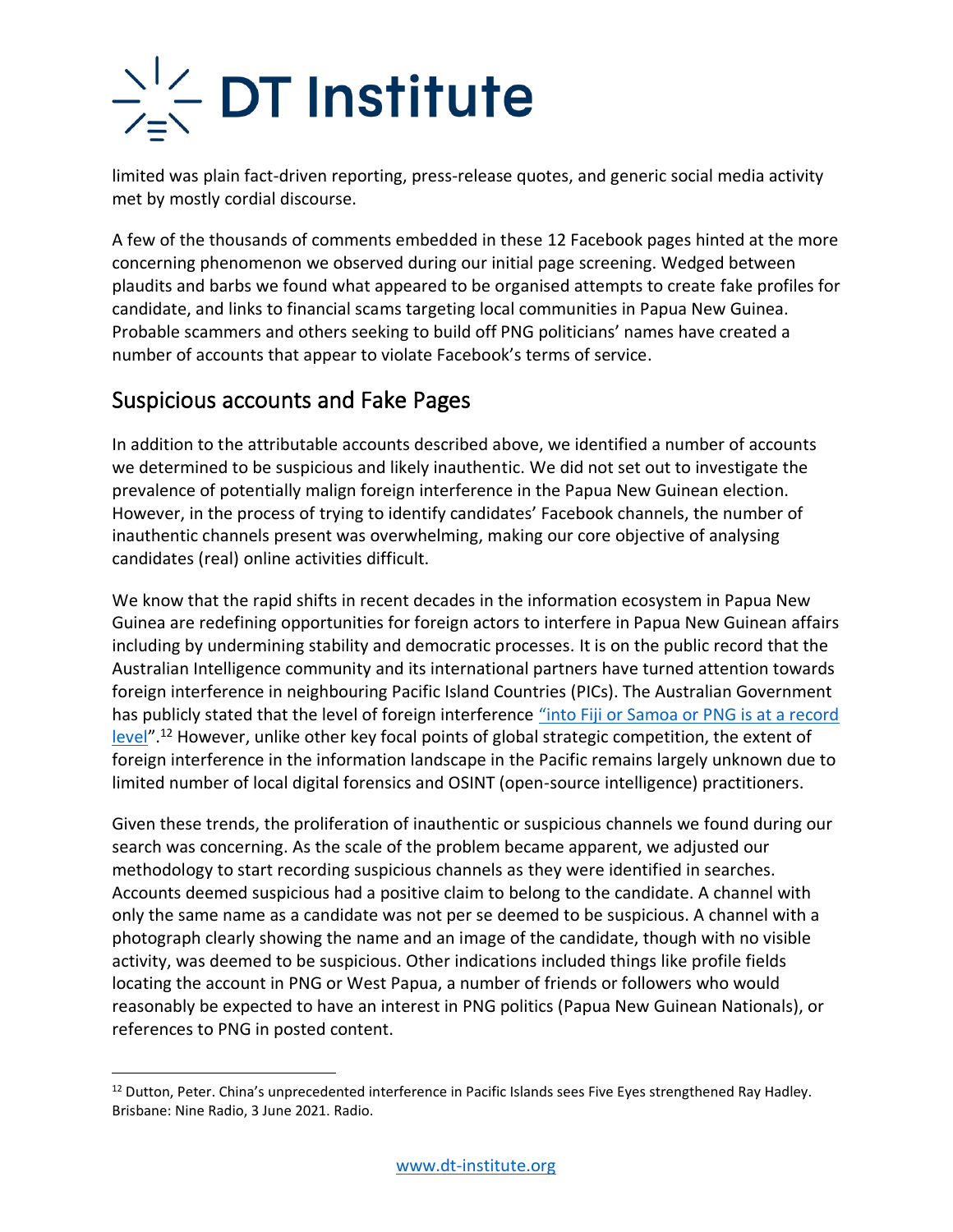

Prime Minister Marape's name and likeness were used to generate more than 30 channels claiming to represent the PM, many of them obviously fake and most of them created in the last 2 months. In one 24 hour period in early May, 2022, at least four suspicious accounts in PM Marape's name appear to have been created overnight. Throughout April, non-systematic observations led us to estimate that there may have been three to four suspicious accounts generated under PM Marape's name each week in early 2022. Many of these accounts remained inactive after their initial setup, and some were removed quickly, possibly by Facebook. Among these were a selection of financial scams apparently based in the Philippines or francophone countries, as well as collections of accounts with recurring configuration patterns which actively pursued PNG nationals as connections. One account had recently had its screen name and photo changed from a representation of the Prime Minister of Kuwait to Prime Minister Marape. It has now been removed. Another account appeared to have previously belonged to a Facebook user whose account had been hacked and changed to a representation or Marape (also now removed). These are two of the instances which point towards foreign interference targeting PNG.

There are other indications that these accounts were backed by at least a modestly well resourced operation intended to use Marape's name for potentially illicit benefit. Some of the fake profiles have hundreds—and in some cases more than 1000—Facebook friends and followers who appear to comment and interact with one another. One account asked these friends to send private messages with financial information (see [Figure 3\)](#page-11-0) , while others were part of networks connected to a common page advertising pyramid or other get-rich-quick schemes (see [Figure 5\)](#page-13-0).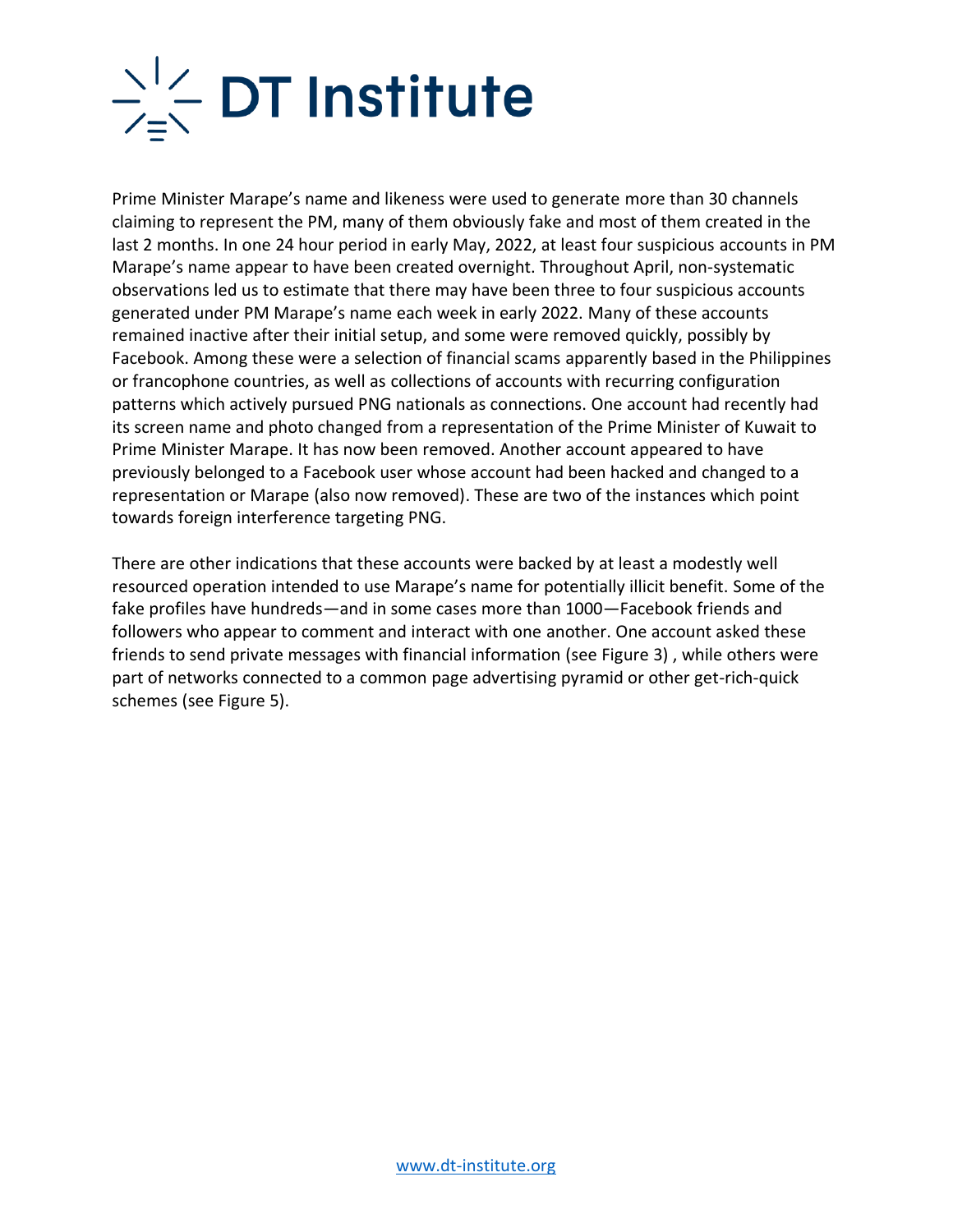



**Pawes Pakop** 22 October 2019 - @

Thanks everyone for excepting my friend requests, only one person had his account credited with K1000. If you're a NCSL member please go to your nearest NCSL branch and Ask for a deposit slip, fill it up and send it to me By inboxing me on Facebook or you can email my assistant on tinaa7458@gmail.com

...

2 comments

**OO** 7

| <b>Pawes Pakop</b><br>12 May 2021 - @ |                                                      |                     |
|---------------------------------------|------------------------------------------------------|---------------------|
| Only.<br><b>ODB 6</b>                 | Inbox Me Your Numbers For Free K5 Credits Each Today |                     |
| Like                                  | $\Box$ Comment                                       | $\varnothing$ Share |

<span id="page-11-0"></span>*Figure 3 Posts fro[m an account we found suspicious.](https://www.facebook.com/pawes.pakop) Note the slight misspelling of the candidate's name - a common phishing technique.*

One category of accounts and pages linked to financial scams with suspicious links to "get a grant" (translated from the French) or start a WhatsApp chat for financial services or weight loss solutions. Some of these used phishing tactics like slight misspellings of MPs names ("[Pawes Parkop](https://www.facebook.com/pawes.pakop)" and "[Peter Oneil](https://www.facebook.com/peter.oneil.3572/about)"), others were [connected to larger networks](https://www.facebook.com/profile.php?id=100079999080493) of fake accounts, largely francophone, tagging each other in posts like "Who wants to be my next millionaire  $\bigcirc$   $\mathscr{L}'$ .

The most frequent kinds of channels, though, with the names and likenesses of PNG MPs included newly set up profiles which still carried Facebook's "New Facebook User" warning when first seen. These were similarly configured, with open source images of MPs added as profile and cover images. Some of these accounts appeared to have actively friend requested Papua New Guinean nationals, while others remained friendless and inactive.

Their common thread was the repeated use of the same set of open source images, often in distorted proportions, and their creation dates in sets of four or so per day in identical fashion. These accounts seemed to be testing a scattergun approach to different combinations of images and friend requests to find a foothold in the information landscape – and some of them were successful, with one now-removed account purporting to represent Powes Parkop amazing 3600 friends. Another, claiming to represent the Prime Minister and using images of Marape with former Australian Foreign Minister Julie Bishop, built a substantial network of more than 200 friends in less than two weeks in April, before being taken down by Facebook.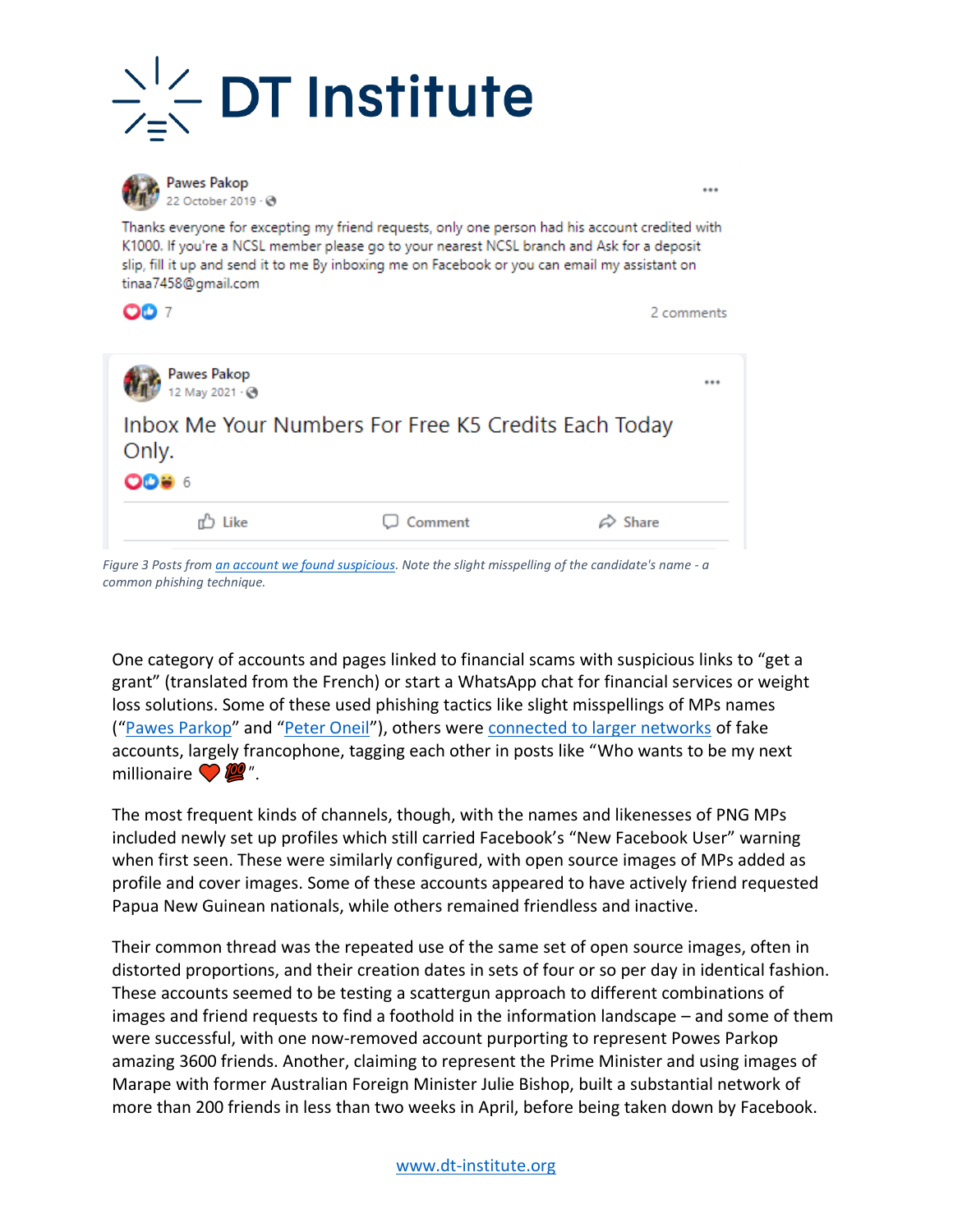

While we could also observe these accounts being taken down at a similar speed they were going up, we managed to record more than 45 suspicious accounts in total over the study. At last check, about 20 of these were still visible.

|                                                                                                                  |                                                                                                        | Date account created                                                                                                                                           |                                                                                                                                                                                                                                                                |                     |
|------------------------------------------------------------------------------------------------------------------|--------------------------------------------------------------------------------------------------------|----------------------------------------------------------------------------------------------------------------------------------------------------------------|----------------------------------------------------------------------------------------------------------------------------------------------------------------------------------------------------------------------------------------------------------------|---------------------|
|                                                                                                                  |                                                                                                        |                                                                                                                                                                |                                                                                                                                                                                                                                                                |                     |
| 2022<br>2022<br>2022<br>2022<br>1 January<br>Vienuer<br>January<br>January<br>$\circ$<br>$\frac{1}{6}$<br>$\Box$ | 2022<br>2022<br>2022<br>2022<br>January<br>January<br>31 January<br>February<br>26<br>21<br>$\sqrt{ }$ | 2022<br>2022<br>2022<br>2022<br>2022<br>2022<br>March<br>March<br>February<br>February<br>February<br>February<br>$\sim$<br>$\sim$<br>$\Box$<br>15<br>20<br>25 | 2022<br>2022<br>2022<br>2022<br>2022<br>2022<br>2022<br>2022<br>2022<br>April:<br>April<br>April<br>April<br>1 April<br>March<br>March<br>March<br>March<br>$\circ$<br>$\frac{1}{6}$<br>$\overline{11}$<br>21<br>27<br>$\overline{c}$<br>22<br>$\overline{17}$ | 2022<br>April<br>26 |

*Figure 4 Frequency of accounts we observed being created in the lead up to the election*

There were some tactics used in these account creation sprees which were particularly malign, and raised the most concern: one account we found had previously belonged to an individual and on 12 April had its screen name and profile picture changed to represent PM Marape. We later found a new account made by the original individual the following week, confirming a suspicion that their account had been hacked and taken over. The hacked account has now been taken down. Best and raised the most concern is a second test of the end up to the end up to the approximate of the section of the social method of the section of account term is a concerned in the lead up to the election and raised

Another concerning instance was an account which was originally established with the name and likeness of the PM of Kuwait, and changed to Marape on 2 April, suggesting control by an actor with particular interest in global political affairs. This account has now also been taken down.

Each of these groups of inauthentic activity on Facebook is of course concerning, given Facebook's domination of the social media landscape in PNG,<sup>13</sup> and the significant global increase in online foreign interference globally since 2017 when Papua New Guinea held its last election.

<sup>&</sup>lt;sup>13</sup> According to a 2021 [survey](https://datareportal.com/reports/digital-2021-papua-new-guinea) by Datareportal, a remarkable 97% of the approximately 930,000 mobile phone users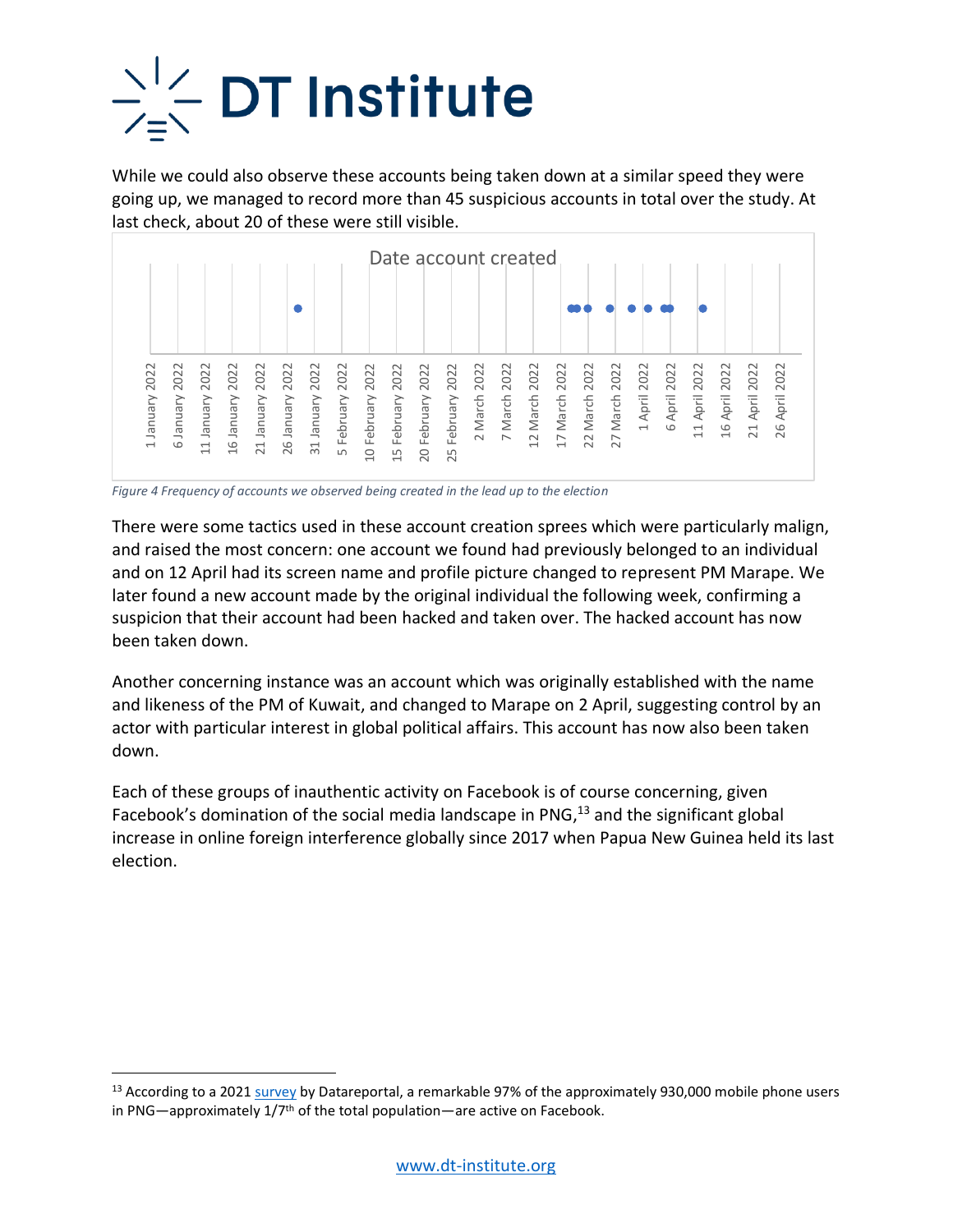## **DT Institute**



*Figure 5 Screenshot of one of the suspicious channels purporting to be PM Marape*

<span id="page-13-0"></span>There were not a significant number of suspicious pages under former PM Peter O'Neill's name. However, there appeared to be a trend on O'Neill's verified page that merits further examination.

### Conclusion

Our exploratory research questions were: (1) To what extent are prominent politicians generating or re-channelling misinformation on Facebook?; and (2) To what extent are prominent politicians abusing paid advertising to deliver pre-election messages?

We found no clear, irrefutable evidence that these nine politicians are generating or rechannelling misinformation on Facebook or are abusing paid advertising to deliver pre-election messaging. This leaves open the possibility that these politicians are behaving differently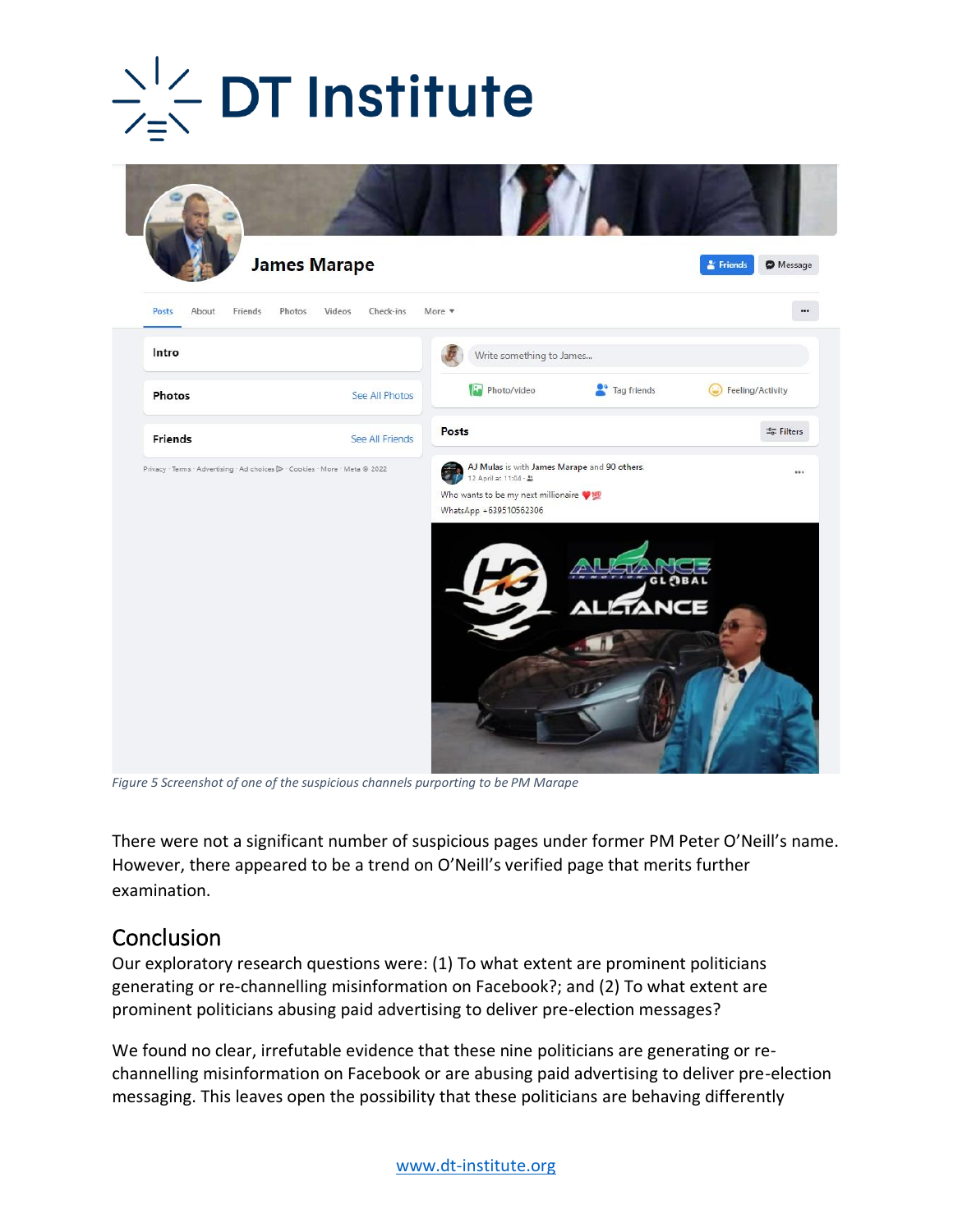# $\sum_{i=1}^{n}$  DT Institute

through other channels like WhatsApp. Further research would be needed to paint a more holistic picture of pre-election messaging in PNG.

We also found that our cohort were actually conducting very little genuine engagement on Facebook, with a vast majority of channels being used largely to distribute formal press releases rather than social media style content. This suggests that incumbent MPs are not investing heavily in online engagement, and that use of social media is not currently designed to engage followers or create dialogue. We note that using Facebook for the broadcasting of press releases appears to be an effective means for transmitting government messaging on an accessible platform where web development and maintenance skills are limited in institutions which in other countries might host official websites. However, this creates issues of ownership and verification.

We also found some suggestion that candidates were spending a larger share of their attention on national issues than expected (44% of posts), in contrast to the historically hyper-local nature of PNG elections. Unsurprisingly, we saw a focus on infrastructure as a key issue, followed by cultural and political issues. Health and employment saw the smallest proportion of attention in posted content.

Coding Facebook posts also allowed us to characterize an important portion of PNG political discourse: At least through this narrow window, Papua New Guineans engage in civil and thoughtful online dialogue. Facebook's effective monopoly on social media communication in PNG is concerning, but it does appear to provide a legitimate channel for pre-election communication between politicians and constituents.

However, while we expected to find some misinformation and possibly inappropriate activity, we were not fully prepared for the sheer volume of suspicious and inauthentic content we found in the process of trying to verify MPs' online presences. We found evidence of organised attempts to impersonate MPs and indications that some actors were politically motivated, and that inauthentic accounts were often not removed from the platform even when reported by our team.

#### Suggested Follow-On Research

Exploratory research is designed to provide a jumping off point for more intensive efforts.

On-the-ground engagement with Papua New Guineans is needed to better understand the ways in which they obtain, process, and share political information. According to Datareportal, only 15% of Papua New Guineans have access to the Internet. Millions of citizens receive their [news](https://www.lowyinstitute.org/the-interpreter/papua-new-guinea-s-untold-media-freedom-challenge) from one-way transmission television and radio sources, or through word of mouth. Investment in face to face or phone surveys on political information access in PNG remains valuable information of which we currently have very little.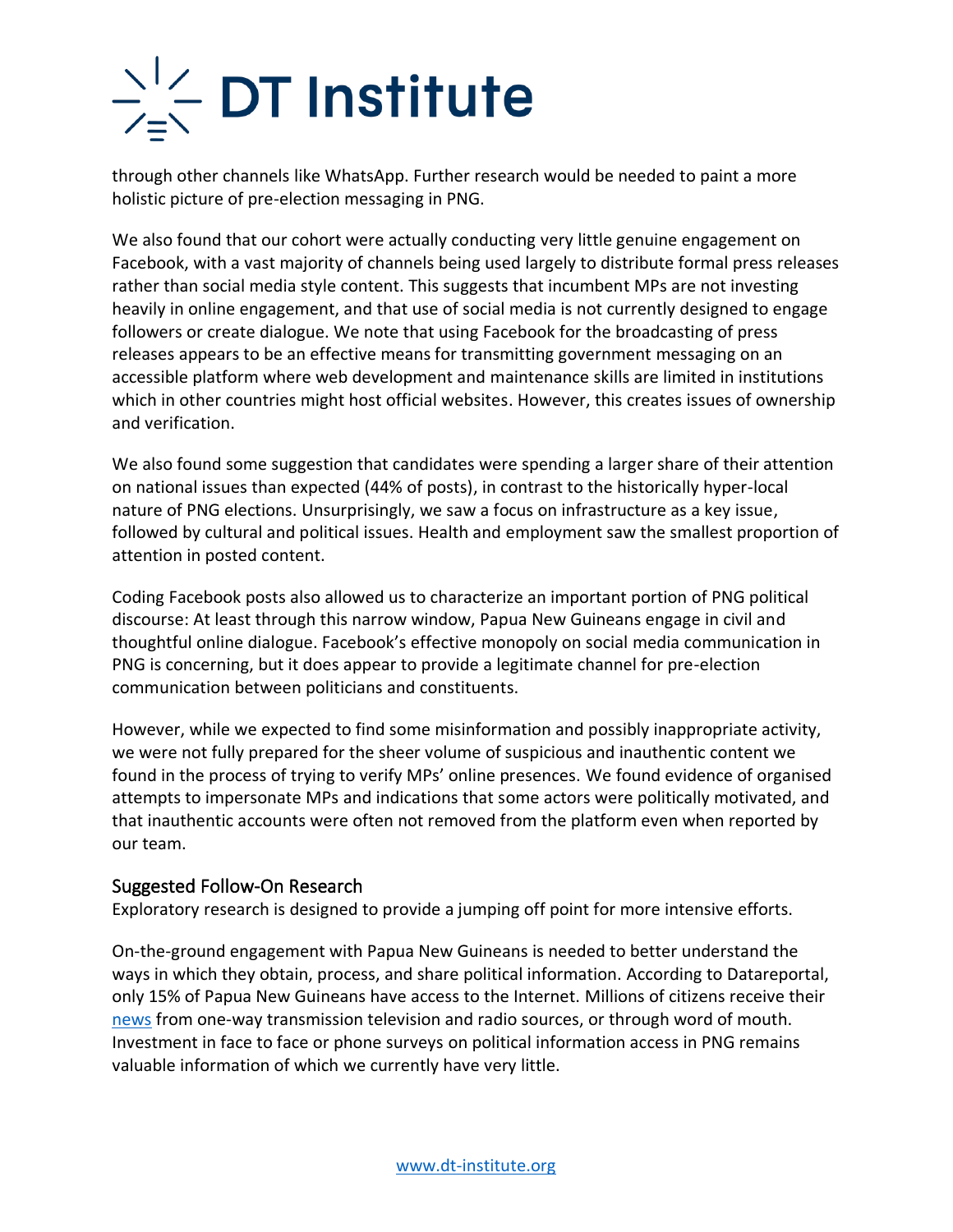## $\frac{1}{\sqrt{2}}$  DT Institute

According to The Lowy Institute article, an unknown but possibly significant number of these [people may be "disconnected"](https://www.lowyinstitute.org/publications/bridging-papua-new-guinea-information-divide),<sup>14</sup> with little or no access to even basic radio services. Satellite television and radio [penetration](https://www.itu.int/en/ITU-D/Regional-Presence/AsiaPacific/Documents/Events/2017/Aug-ISS2017/PPT_S4_PNG.pdf) is increasing but remains limited due to difficult geography and lack of supporting infrastructure on the outer islands.<sup>15</sup> At least under these circumstances, no characterization of PNG social media activity can be extrapolated to broadly represent the ways in which citizens receive information or engage with their representatives. Wider studies are needed.

Further substantive research on the online behaviour of candidates in the runup to the 2022 elections may be valuable in analysing election outcomes.

Lessons from this study and other analyses of the election can and should inform research to help PNG and supporting international partners prepare for both interim local elections and the 2027 national elections.

In the near term, the apparently false pages we identified in this exploratory effort require further analysis. We have reported every suspicious account we identified to Facebook. In the coming weeks we will make our data and coding available in spreadsheet format to the research community and to others interested in tracking and analysing Facebook's role in national elections.

*This work was undertaken and funded by DT Institute, with in-kind support from DT Global.*

ISS2017/PPT\_S4\_PNG.pdf>.

<sup>&</sup>lt;sup>14</sup> McLeod, Shane. "Bridging Papua New Guinea's Information Divide." Policy Brief. 2021.

<sup>&</sup>lt;https://www.lowyinstitute.org/publications/bridging-papua-new-guinea-information-divide>.

<sup>15</sup> National ICT Authority of Papua New Guinea. "International Satellite Symposium 2017." *Country Presentation – Papuia New Guinea*. Bangkok: International Telecommunication Union, 2017. Powerpoint Presentation. 2022. <https://www.itu.int/en/ITU-D/Regional-Presence/AsiaPacific/Documents/Events/2017/Aug-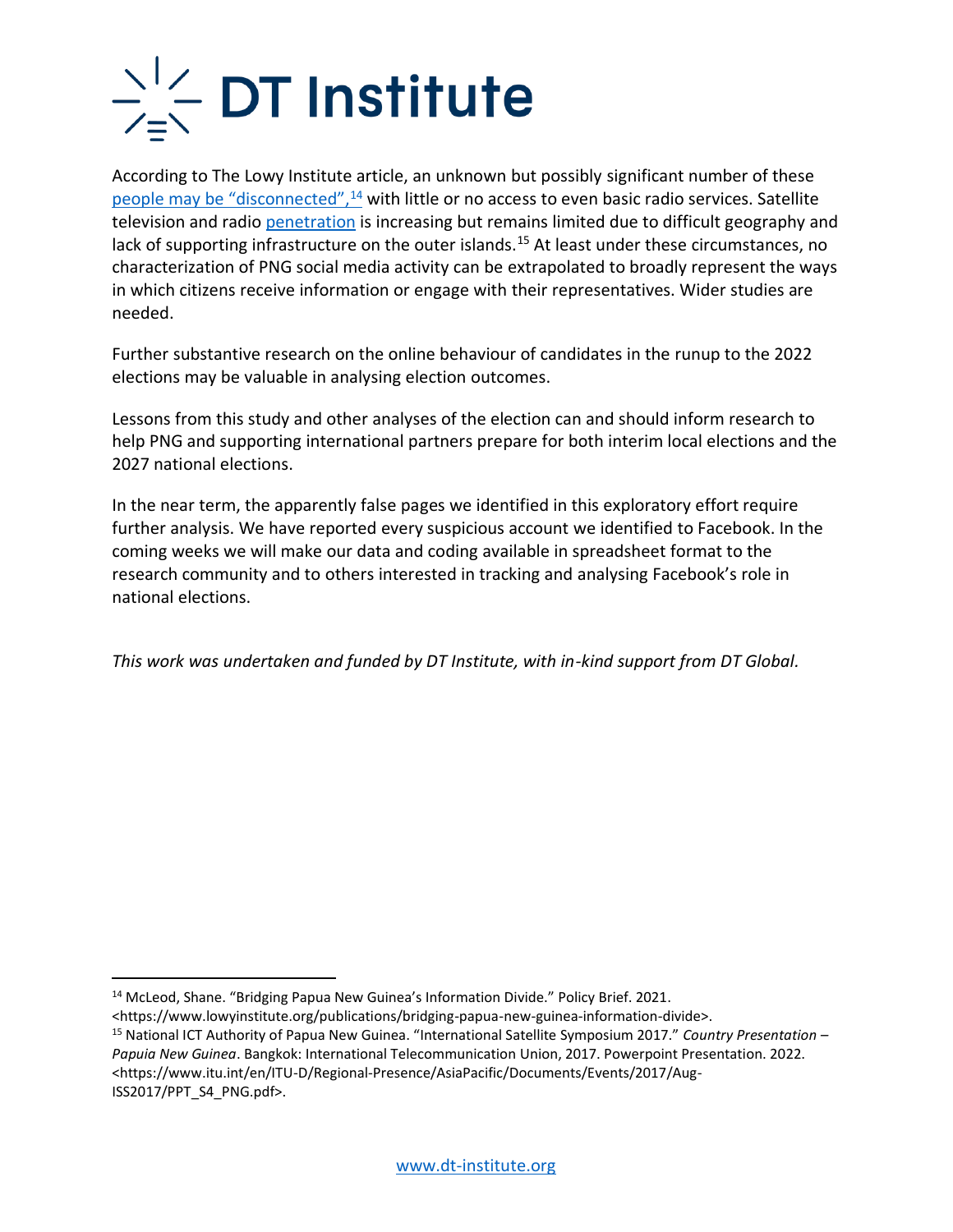

### Annex on Ethics

Facebook's rules regarding content searching are explicit. We followed those rules by eschewing data [scraping,](https://about.fb.com/news/2021/04/how-we-combat-scraping/) instead conducting manual site-by-site, post-by-post searches and analysis using [a genuine](https://www.facebook.com/terms.php?ref=pf) named account. This approach allowed us to operate within Facebook's terms of service while ensuring that both members of the research team gained deep familiarity with the public and private data.

As we uncovered what we believed to be fake accounts, we reported these accounts to Facebook in accordance with its reporting [guidelines.](https://www.facebook.com/help/306643639690823) While challenging potentially fake pages was not an explicit purpose of this research, we believed it to be an ethical responsibility to report these pages for further investigation.

### References

Campbell, Stephanie Copus. "The PNG-Australia Development Partnership." *Strategic Insights* n.d. <https://ad-aspi.s3.ap-southeast-2.amazonaws.com/2019-

05/SI%20137%20PNG%20Aus%20development%20partnership.pdf?VersionId=2FNv4Zo NZ5Gv8Wwd9ZsZv6\_8N6BqMbgA>.

Christopher Hoy, Terence Wood, and Ellen Moscoe. *The Drivers of COVID-19 Vaccine Hesitancy and How to Address Them: Evidence from Papua New Guinea*. Blog. Washington DC: World Bank, 2021. Let's Talk Development.

<https://blogs.worldbank.org/developmenttalk/drivers-covid-19-vaccine-hesitancy-andhow-address-them-evidence-papua-new-guinea>.

Coalition of 10th Parliament of Papua New Guinea. "Alotau Accord II: Strongim wok na Sindaun bilong ol Pipol." Climate Change and Development Authority of Papua New Guinea, 1 August 2017. 27 April 2022.

<https://www.ccda.gov.pg/sites/default/files/documents/Alotau%20Accord%20II.pdf>. Datareportal. *DIGITAL 2021: PAPUA NEW GUINEA*. 2021.

<https://datareportal.com/reports/digital-2021-papua-new-guinea>.

Dutton, Peter. *China's unprecedented interference in Pacific Islands sees Five Eyes strengthened* Ray Hadley. Brisbane: Nine Radio, 3 June 2021. Radio.

<https://www.4bc.com.au/chinas-unprecedented-interference-in-pacific-islands-seesfive-eyes-strengthened/>.

Guinea, Government of Papua New. *National Parliament of Papua New Guinea*. 27 April 2022. Website. 27 April 2022. <http://www.parliament.gov.pg/about/parliament>.

Ingram Niblock, Dr Jacob Wallis, and Albert Zhang. *Understanding Global Disinformation and Information Operations, International Cyber Policy Centre ()*. Report. International Cyber Policy Institute. Canberra: Australian Strategic Policy Institute, 2022. PDF. <https://www.aspi.org.au/report/understanding\_global\_disinformation\_information\_o perations>.